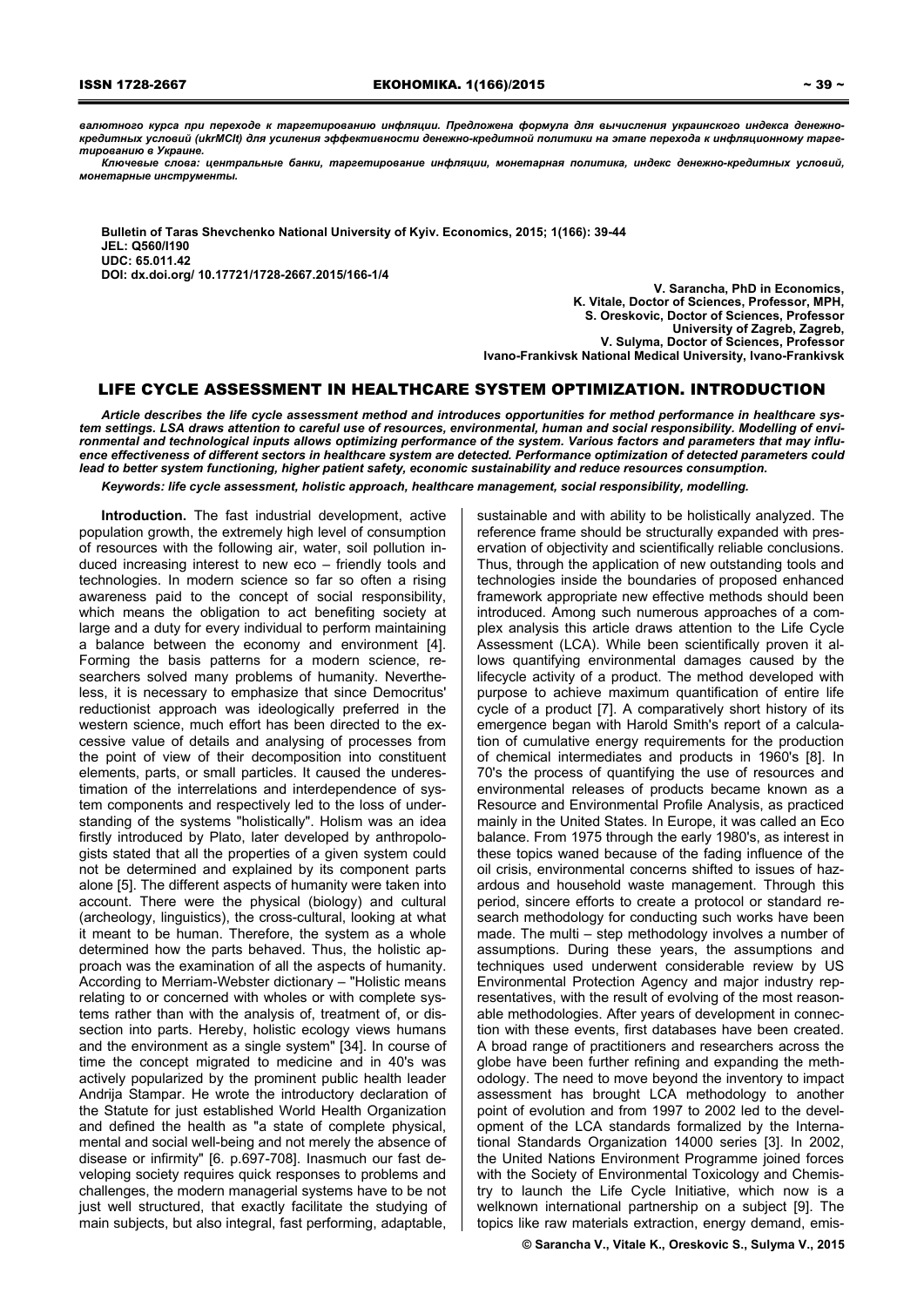sion and waste disposal are still important and always in the focus of the integral balancing. New programs and databases aim at putting life cycle thinking into practice and at enhancing the supporting tools through better-acquired data and indicators. One of them is the U.S. Life Cycle Inventory Database that improves global access to transparent, high quality life cycle data by hosting and facilitating expert groups whose work results in web-based information systems [10]. Another one is the Life Cycle Impact Assessment program that increases the quality and global reach of life cycle indicators by promoting the exchange of views among experts, whose work results in a set of widely accepted recommendations [11]. The "Life cycle assessment – Principles and framework" standard was later reviewed and confirmed in 2010 [12].

**Methodology.** For purposes of the following issue and for further understanding of the proposed interpolation of the method to a healthcare system here presented the basic methodological concepts of the LCA. Thus, every product in its life cycle passes through different stages such as raw materials extraction, refinement, processing, manufacturing, distribution, use, recycling, waste disposal etc., and should be analyzed in a frame of reference known as "from cradle to grave" (Fig. 1). It means that certain product should be completely analyzed from the moment of its emergence in various systems ("cradle") to the end of a life cycle ("grave"), when the product is disposed [1, p.1-14; 2, p.15-34].



**Fig. 1. Stages of a product life cycle** 

## *Source:* "Éco Entreprises Québec"

Conceptualized goals of LCA conducting are: the quantification of the overall environmental impacts (e.g. releases to air, water, and land in relation to each life cycle stages) of a product; selection of the best product with the least harmful effect on human health and the environment; systematic evaluation of the environmental consequences associated with a given product; estimation of the environmental trade-offs associated with one or more specific products; categorization for a planned action; assistance in identifying significant shifts in environmental impacts between life cycle stages and environmental media; assessment of the human and ecological effects of material consumption and environmental releases to the local community; comparison of the health and ecological impacts between two or more rival products; identification of the impacts of a specific product, etc [3, 12, 13]. Due to the fact

at the initial stage of emergence LCA was to a greater extent used for products in industry, today it would be necessary to expand the understanding of the term "product". Such broader understanding gives the Business Dictionary that defines "product" as "a good, idea, method, information, object or service created as a result of a process and serves a need or satisfies a want. It has a combination of tangible and intangible attributes (benefits, features, functions, uses) that a seller offers a buyer for purchase" [35]. This definition allows applying LCA also to processes as well as for guidance for optimization of activities towards a reduction of resource requirements and emissions. The method offers 4 stages, step  $-$  by  $$ step assessment process. It includes: goal definition and scoping, inventory analysis, impact assessment, and interpretation (Fig. 2).

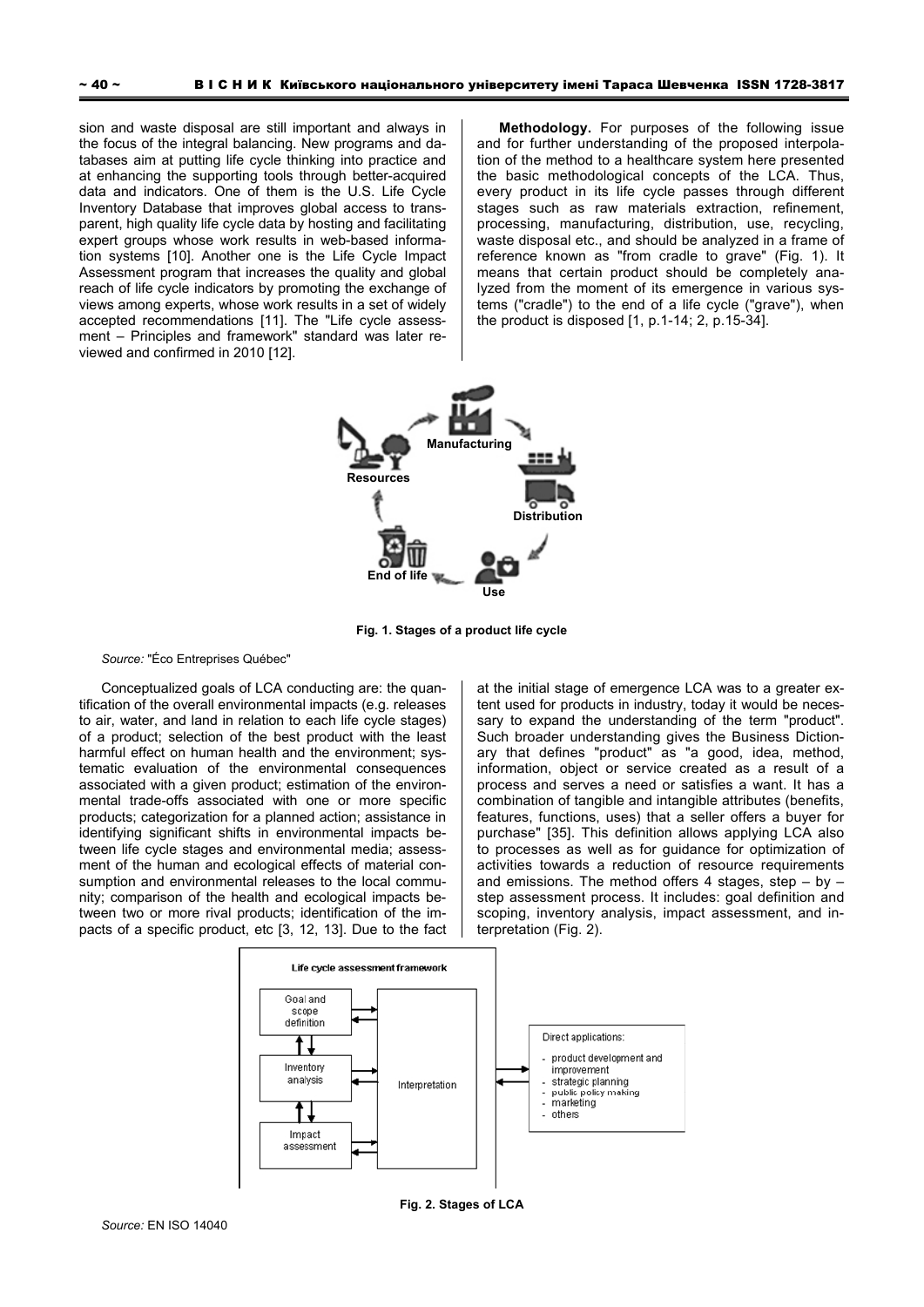In the 1st stage the main goal definition and scoping have to be determined. A proper description of a product or activity has to be worked out. Therefore, to obtain adequate results it's necessary to establish the frame in which the assessment is to be made with identification of the environmental effects inside system boundaries. In the 2nd stage which is mainly the collection stage, according to standard methodology, the accurate tracking of all product "in – out" flows are identified. The identification and quantification of energy, water, materials usage and environmental releases (e.g., air emissions, solid waste disposal, waste water discharges, pollution with chemical reagents) have to be properly collected. Furthermore, in the 3rd stage the assessment of potential human and ecological effects of energy, water, and material usage and the environmental releases identified in the inventory analysis (2nd stage) has to be fulfilled. The adherence to clear procedure during this stage has to be made to avoid confusion. For example, if manufacturing a product consumes an estimated volume of diesel, in the LCIA phase the CO2 emission effects and global warming impact from combustion of that fuel would be calculated [3, 10, 14]. There are various methods proposed for categorizing the life cycle impact of the flows "to'' and ''from'' the environment [3. p.1-18]. The reason is that the complexity of ecosystems leads to the permanent development of alternative impact modules. Table 1 shortly exhibits some of them. As it can be seen from the table, there is an assessment of a life cycle of product with use of different indicators such as releases, recourse use, damages on human health, etc. A large quantity of proposed methodologies indicates that some of them can be efficiently applied to a particular case and miss the aims of researches in another. Thus, after a qualitative analysis we should admit that every methodology prefers some specific indicators but less attention pays to others. From this perspective it is obvious, that such methodologies as LIME, Eco-indicator 99, IMPACT 2002(+) accounted such factors as climate change, human toxicity, pollution agents inside and outside of analysed space, acidification, eutrophication, and energy extraction [15. p.87-88, 20]. Whereas for such tools as EPS 2000d, TRACI, ECOSCARCITY smaller quantity of factors have been taken into account [16, 17, 18, 20]. These are for example the climate change and a human toxicity. In any case it doesn't point at imperfection of some of these approaches. Rather, the major issue is that they indicate the main points for certain systems relatively when the most important characteristics for assessment are chosen. In this way, from our point of view, the complicity and inefficiency of attempts in creating the universal methodology is evident. However, such factors as human toxicity, including

workplace and indoor pollutants, eco toxicity and climate change supposedly should be considered as universal. Further analysis of LCA methodologies reveals possibilities to conduct LCA without spending too much time and costs. Such tool as BEES 4.0 is free of charge, combines a life cycle cost for building and construction materials with a life cycle assessment and should be very adaptable and cost – saving, even more indispensable when applied to institutions of a social sphere [28]. For the purpose of understanding the internal analytic mechanisms, it would be useful to compare two methodologies, for example EDIP97 and Eco-indicator 99 in context of modelling types they use. Thus, the EDIP97 is a midpoint methodology where modelling midpoints considered as links in the cause-effect chain (environmental mechanism) of an impact category. From the other side the Eco-indicator 99 is an endpoint tool where characterization factors (indicators) can be derived to reflect the relative importance of emissions or extractions. Common examples of midpoint characterization factors include ozone depletion potentials, global warming potentials, and photochemical ozone (smog) creation potentials. However, in the endpoint modelling, characterization factors are adopted at the endpoint level in the causeeffect chain for all categories of impact (e.g., human health impacts in terms of disability adjusted life years for carcinogenicity; impacts in terms of changes in biodiversity, etc.). On the Figure 3 is given graphical representation of basic differences between the midpoint (lower row of swinging arrows) and the endpoint approach (upper row of swinging arrows). The small arrows represent models that add information in a cause – effect framework. The question marks indicate information that is available but could not be further modelled. Such cases include unmeasured emissions, unconsidered types of releases (occupational, accidental), and substances where endpoint models have still to be established (e.g. neurotoxic effects on human health) [19]. Both midpoint and endpoint methodologies provide useful information to the decision maker with respect to uncertainty (parameter, model and scenario), transparency, and the ability to subsequently resolve compromises across impact categories using weighting techniques. Following the LCA methodology, the last 4th stage is the Interpretation, which is designed for identification of key parameters and evaluation of results of inventory stage and impact assessment with purpose to select the preferred product or process. Certainly, the clear understanding of the assumptions, used to generate the results of the conducted research has been made. Consequently to support the importance of a holistic approach, we need to insist on the integrating of various aspects of the analysed system into cohesive whole i.e. the general sustainability.



**Fig. 3. Graphical representation of basic differences between the midpoint and the endpoint approach**  *Source:* Life Cycle Impact Assessment Workshop Summary Midpoints versus Endpoints: The Sacrifices and Benefits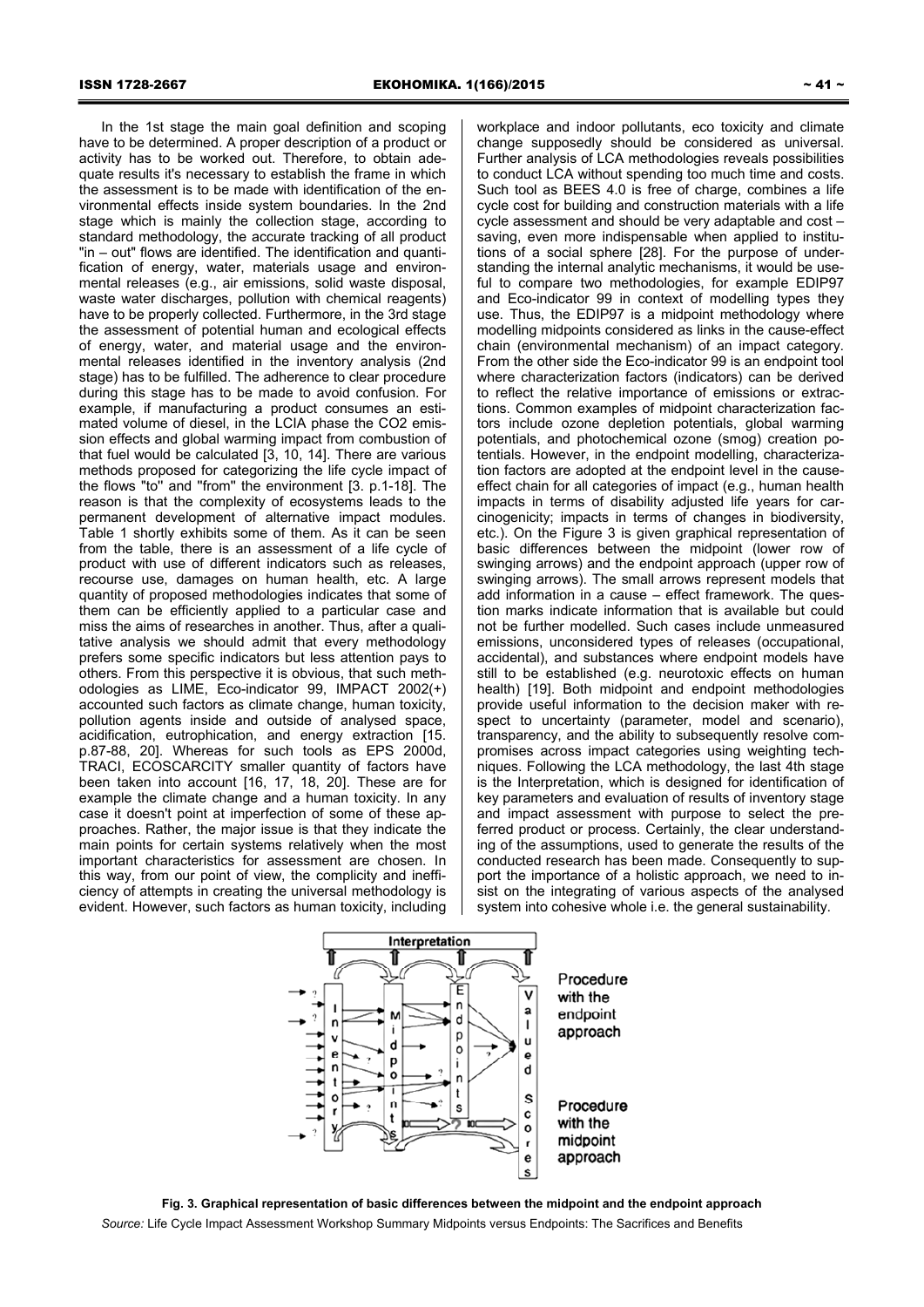| <b>LCIA methodology</b>                                              | Eco-indicator 99                                           | EDIP <sub>97</sub>                                         | <b>EDIP</b><br>2003                                                    | <b>EPS 2000d</b>                                  | <b>IMPACT</b><br>$2002(+)$     | <b>LIME</b>                | <b>ECOSCARCITY</b>                                                                                                               | <b>TRACI</b>                    | <b>BEES 4.0</b>                                                                                   |
|----------------------------------------------------------------------|------------------------------------------------------------|------------------------------------------------------------|------------------------------------------------------------------------|---------------------------------------------------|--------------------------------|----------------------------|----------------------------------------------------------------------------------------------------------------------------------|---------------------------------|---------------------------------------------------------------------------------------------------|
| <b>Method description</b>                                            | EP damage ap-<br>proach, including N<br>and default W sets | MP method with<br>Ν                                        | MP method with<br>N                                                    | Category indica-<br>tors at damage<br>$level + W$ | MP+EP<br>damage<br>including N | EP+damage<br>assessment+W  | W method, based on<br>environmental policy<br>goals, to be used for MP<br>categories and selected<br>emissions/<br>interventions | MP method<br>without N<br>and W | $W + N$                                                                                           |
| <b>Reference</b>                                                     | Goedkoop at<br>al.(1999),                                  | Wenzel et al.<br>(1997),<br>Hauschild and<br>Wenzel (1998) | Hauschild and<br>Potting (2004),<br>Potting and<br>Hauschild<br>(2004) | Steen (1999)<br>and Steen<br>(1999)               | Jolliet et<br>al.(2003)        | METI, NEDO,<br>AIST (2003) | Brand G., Braunschwei<br>A., Scheidegger A.,<br>Schwank O.: W, 1998                                                              | Bare J.C. et<br>al.(2003)       | National Institute<br>of Standards<br>and Technology<br>(U.S. Department<br>of Commerce),<br>2009 |
| Climate change                                                       |                                                            |                                                            |                                                                        |                                                   |                                |                            |                                                                                                                                  |                                 |                                                                                                   |
| Human toxicity, including work-                                      |                                                            |                                                            |                                                                        |                                                   |                                |                            |                                                                                                                                  |                                 |                                                                                                   |
| place and indoor pollutants                                          |                                                            |                                                            |                                                                        |                                                   |                                |                            |                                                                                                                                  |                                 |                                                                                                   |
| lonising radiation                                                   |                                                            |                                                            |                                                                        |                                                   |                                |                            |                                                                                                                                  |                                 |                                                                                                   |
| <b>Noise</b>                                                         |                                                            |                                                            |                                                                        |                                                   |                                |                            |                                                                                                                                  |                                 |                                                                                                   |
| Acidification                                                        |                                                            |                                                            |                                                                        |                                                   |                                |                            |                                                                                                                                  |                                 |                                                                                                   |
| Eutrophication                                                       |                                                            |                                                            |                                                                        |                                                   |                                |                            |                                                                                                                                  |                                 |                                                                                                   |
| Ecotoxicity (fate, exposure and<br>effect should at least be consid- |                                                            |                                                            |                                                                        |                                                   |                                |                            |                                                                                                                                  |                                 |                                                                                                   |
| ered)                                                                |                                                            |                                                            |                                                                        |                                                   |                                |                            |                                                                                                                                  |                                 |                                                                                                   |
| <b>Energy extractions</b>                                            |                                                            |                                                            |                                                                        |                                                   |                                |                            |                                                                                                                                  |                                 |                                                                                                   |
| <b>Mineral extractions</b>                                           |                                                            |                                                            |                                                                        |                                                   |                                |                            |                                                                                                                                  |                                 |                                                                                                   |
| Water resource use                                                   |                                                            |                                                            |                                                                        |                                                   |                                |                            |                                                                                                                                  |                                 |                                                                                                   |
| <b>Human health</b>                                                  |                                                            |                                                            |                                                                        |                                                   |                                |                            |                                                                                                                                  |                                 |                                                                                                   |
| Abiotic man-made environment                                         |                                                            |                                                            |                                                                        |                                                   |                                |                            |                                                                                                                                  |                                 |                                                                                                   |
| Biotic man-made environment                                          |                                                            |                                                            |                                                                        |                                                   |                                |                            |                                                                                                                                  |                                 |                                                                                                   |

*Table 1.* **LCIA methodology** 

*Legend:* 

Endpoint – EP, Midpoint – MP, Normalization – N, Weighting – W, Considered

Less attention paid or unconsidered

*Source:* Life Cycle Initiative (a joint organization of UNEP and SETAC).

*Notification! The table is modified by the author adjusted to the purposes of this article*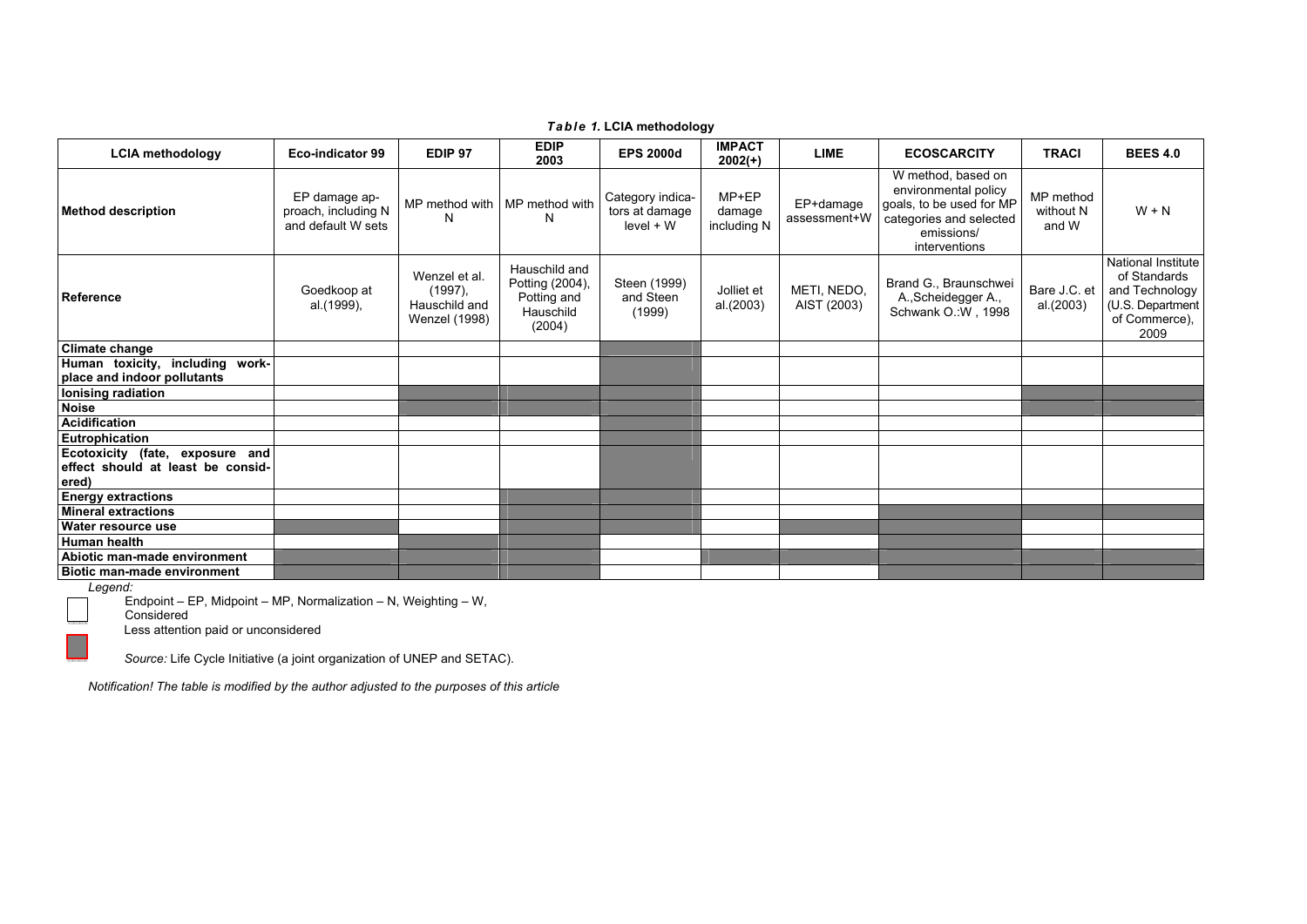searcher to summarize results of analysis; obtain answers to questions stated in the first stage; and give recommendations concerning the development and improvement of the quality of products or services in their close connection to the environment, etc. At the end of assessment the necessary policy improvements would be formulated. In some cases the possibility of changing the whole life cycle of a product would be considered. All described innovations would be the drivers for creating of more advanced guidelines for the development of normative – legal framework;

effects and impacts on the human health [29, 30, 31, 32]. **Conclusion & Discussion.** Introduction of LCA refers to one of the building blocks of the Europe 2020 Strategy – "Roadmap to a Resource Efficient Europe" and proposes ways to increase resource productivity and to decouple economic growth from both resource use by units and environmental impacts, taking a life cycle perspective (i.e. considering Input of materials, production, use, final waste management and all necessary transport in an integrated approach). LCA is a relatively new approach with constantly developing methodology. It would be a confident backwater for holistic description of a life cycle of products and services, specifically in healthcare, where the use of sustainable technologies, materials and processes are extremely important. Taking into account permanent scarcity of resources, materials and emphasis on a cost – saving procedures in a social sphere, the method would be an efficient way for the optimization of economic and environmental performance of a healthcare. Inside proposed framework new factors should be identified and lead to creation of new models and techniques for the impact assessment. LCA should be successfully applied to analysis of healthcare system units (e.g. department, laboratory, hospital, ambulance, operating room), study of a life cycle of a single process, efficiency of medical staff as well as for analysis of performance of healthcare system of particular country etc. In addition, the rising social responsibility, corporate social responsibility and Life Cycle Management would be drivers for development and widespread application of such methods as LCA to processes and activities of healthcare institutions [31, 33]. As a result it would be of great importance for developing and implementation of effective public healthcare system model based on relevant, meaningful, robust, results and principles of careful use of resources, improvement of convalescence of patients and economic efficiency of units.

guidelines for setting limits for certain hazardous emissions,

#### **References**

1. Gjalt Huppes, Mary Ann Curran. Environmental Life Cycle Assessment: Background and Perspective. Life Cycle Assessment handbook. / Scrivener Publishing, 2012. – p.1-14.

2. Mary Ann Curran, Reinout Heijungs, Jeroen B. Guinee. An Overview of the Life Cycle Assessment Method – Past, Present and Future. Life Cycle Assessment handbook. / Scrivener Publishing, 2012, DOI: 10.1002/9781118528372.ch2

3. Mary Ann Curran. Life Cycle Assessment: principles and practice. / Scientific Applications International Corporation (SAIC). National Risk Management Research Laboratory. EPA/600/R-06/060, 2006.

4. J. Ziman. Social responsibility – The impact of social responsibility on science. / Impact of Science on Society //1971 21(2):113–122.

A. Moskovsky. Plato and the modern science. / Consciousness and physical reality. // 1996, Vol.1 №.1-2.

5. Zeljko Dugac, Stella Fatovic-Ferencic, Luka Kovacic, Tomislav Kovacevic. Role of Andrija Stampar in Building the World Health Organization. / Croatian Medical Journal, 2008. 49: p. 697-708.

6. Guinee, J.B.(ed.) Handbook on Life Cycle Assessment, Operational Guide to the ISO Standards. / Kluwer Academic Publishers, 2002, **ISBN 1-4020-0228-9.**<br>7 Vigon B W

Vigon, B. W., Tolle, D. A., Cornary, B. W. Life Cycle Assessment: Inventory Guidelines and Principles. / US EPA, Document EPA/600/R-92/245, 1993.

8. Guido Sonnemann, Bruce Vigon (ed.). Global Guidance Principles for Life Cycle Assessment Databases. / UNEP, SETAC Life Cycle Initiative. United Nations Environment Programme, 2011.

pollution outputs [21, 22, 23, 24, 25]. Many review articles have been written on the topic, but much less attention was paid to consideration of the method application to a healthcare. Even less has been said about pros and cons of this opportunity, and strong and weak points in this relation. Although, industries are of a high – priority because of generating profits and as a wide field for research of impacts, yet a healthcare system still important because of its social significance and influence on public health. In this context an additional key concept – the Life Cycle Management (LCM) should be introduced. LCM is the application of life cycle thinking to modern practice with aim to manage the total life cycle of organizations, products and services toward more sustainable consumption and production. It is the integrated framework of concepts to address environmental, economic, technological, and social aspects of products, services, and organizations. LCM as any other management pattern is applied on a voluntary basis and can be adapted to the specific needs and characteristics of individual organizations [26]. An illustrative example of the LCM application is surgeon and nurse initiated so – called Green Operating Room Committee. It is internal medical staff initiative on the premises of one hospital in the United States. After exchanging of routinely used consumables (single use devices, reusable gel pads instead of disposable operating room foam pads etc.), into recycled and more energy saving, the decreasing amount of wasted water, solid waste reduction, electricity, and great per year spending level was reached. As a result, the ecological initiative provided significant opportunity to improve healthcare unit's impact on the environment and save money [27]. In fact, the clear understanding of the LCM concept would enrich the practical use of LCA and experimentally proves the efficacy of its application to processes, units, and departments of a healthcare system. Such parameters as labour, time, costs would be additionally taking into account. Thus, in the 1st stage of LCA method extrapolation onto processes in a healthcare such goals as design of recommendations for the improvement of the legal framework for environmental safety and increase of a social responsibility of subjects would be added. In the 2nd stage, except usual and accepted parameters, which have been discussed earlier, the level of training of medical staff and their accuracy in fulfillment of medical tasks would be useful to introduce. In the 3rd stage, the main factors that significantly affect the results of a conducted research would be considered. The exclusion of secondary factors, which have not a significant influence, would be done based on the list of inputs and outputs. Therefore, the factors influencing the system with varying intensity would be clearly identified. As well as the possibility of establishing a system of scoring points or complex pattern – matching system for ranging of the influence of different factors would be considered. Furthermore, the correlation analysis (a statistical technique used to examine causal relationships between variables) would determine the weight of each variable in relation to the overall system performance. Among the most important, key factors, which adjust the whole system or process to the optimized level, would be determined. It would be convenient to fulfill using the multifactorial analysis (variation of multiple factors in analysis of multiple factor models). In addition, while leaving free space for discovery of new factors that have not been previously taken into account, such data as the qualification of specialists, social level of patients, etc. would be obligatory analyzed. During the interpretation (LCA's 4th stage) it would be necessary for re-

**Results.** Since the invention of the method, LCA has been generally used for products in industries with high-